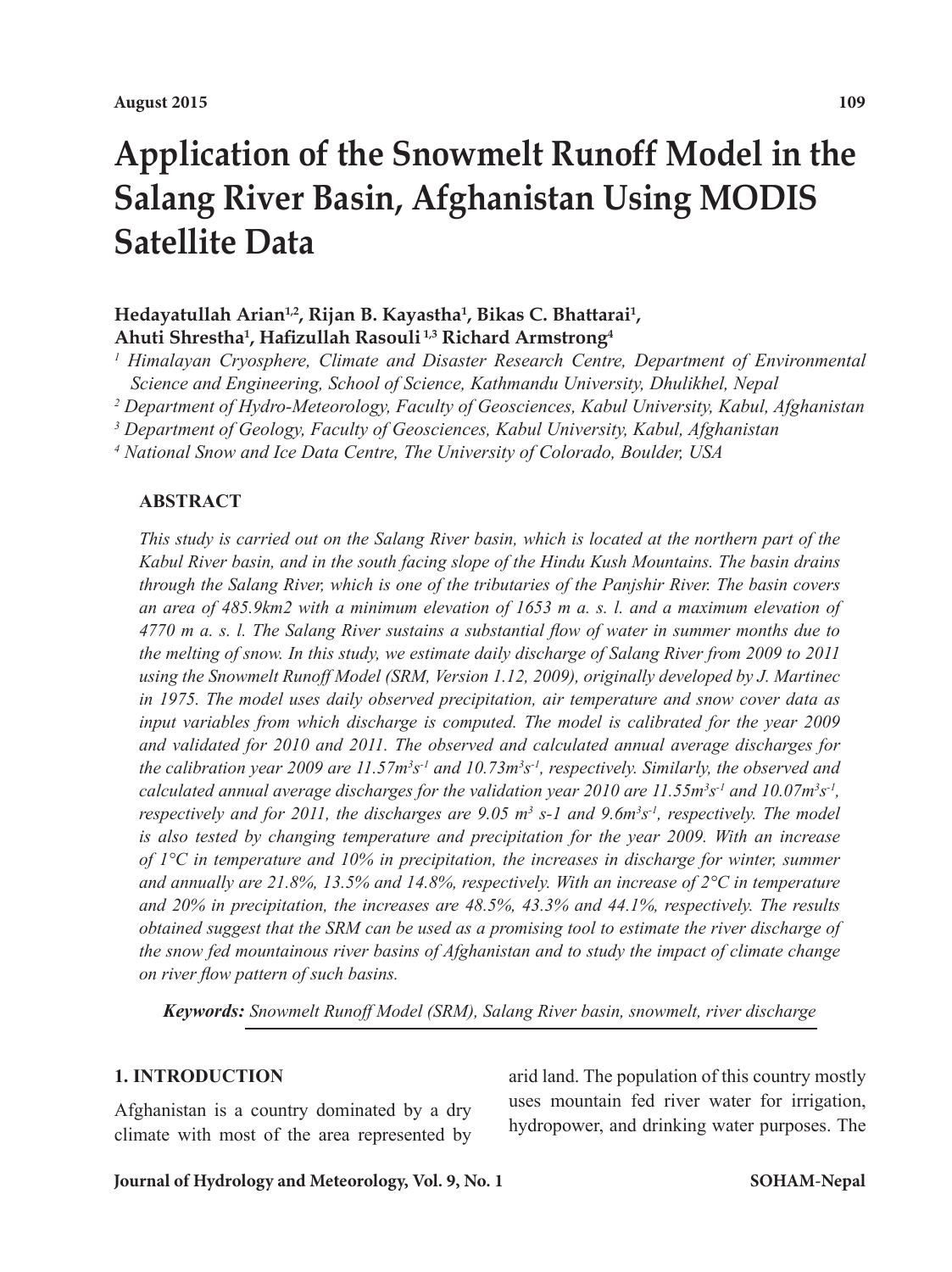effect of global climate change on hydrologic systems, especially on mountain snow and glacier melt, can modify the timing and amount of runoff in mountainous watersheds. Therefore, accurate stream flow simulation and forecast is of great importance to water resources management and planning (Abudu et al., 2010).

The high mountain snow and glaciers of Afghanistan are at high risk due to the climate change phenomenon. In the summer season, there is high snow melt and retreat of snow cover. The great amount of this melt water reliably occurs at this particular time of the year. To minimize the risk and loss from floods caused by rapid snow and glacier melt, accurate forecasting is essential (Li and Williams, 2008). However, water resource management and the evaluation of impacts of climatic change require quantification of stream flow variability and hydrologic models provide a framework to investigate these relationships (Leavesley, 1994). In addition potential impacts of climate change on stream-flow regimes can be evaluated if valid snow-glacier models are available (Hong and Guodong, 2003).

There are three methods to estimate snow melt runoff: (a) degree day method, (b) energy budget method, and (c) combination method. Of these three methods, the degree day method has the most application, because of the simplicity and accuracy (Raghunath, 2006). The Snowmelt Runoff Model (SRM) also referred as the "Martinec Model" or "Martinec-Rango Model" originally developed by Martinec (1975) in small European basins. This model is based on the degree day model and is designed to simulate and forecast the daily stream flow in mountain basins where snowmelt is a major runoff factor.

SRM also successfully underwent tests by the World Meteorological Organization (WMO) with regard to runoff simulation (WMO, 1986) and to simulated conditions of real time runoff forecasts (WMO, 1992). The SRM with the progressive use of remote sensing data for snow cover is widely applied in practice by various agencies, institutes and universities in different parts of the world (Martinec et al., 1983). SRM or variations of it have been applied in over 100 basins in 25 countries around the world with basin sizes varying from  $\leq 1$  to 120,000 km2 (Seidel and Martinec, 2004). With input of climatic variables and parameter selection methods, SRM has a potential in forecasting stream flow and evaluating the effects of climate change on runoff in mountainous watersheds, especially data-scarce watersheds in high-elevation regions. Therefore, we use this SRM model in Salang River basin having limited data.

#### **2. STUDY AREA**

The Salang River basin is located at the northern part of the Kabul River basin and in the south facing slope of the Hindu Kush Mountains. It lies between the Panjshir and Ghorband Valleys, which drain water from the central Hindu Kush Mountains (Favre and Kamal, 2004). It



**Figure 1 : Location map of Salang River basin, Afghanistan.**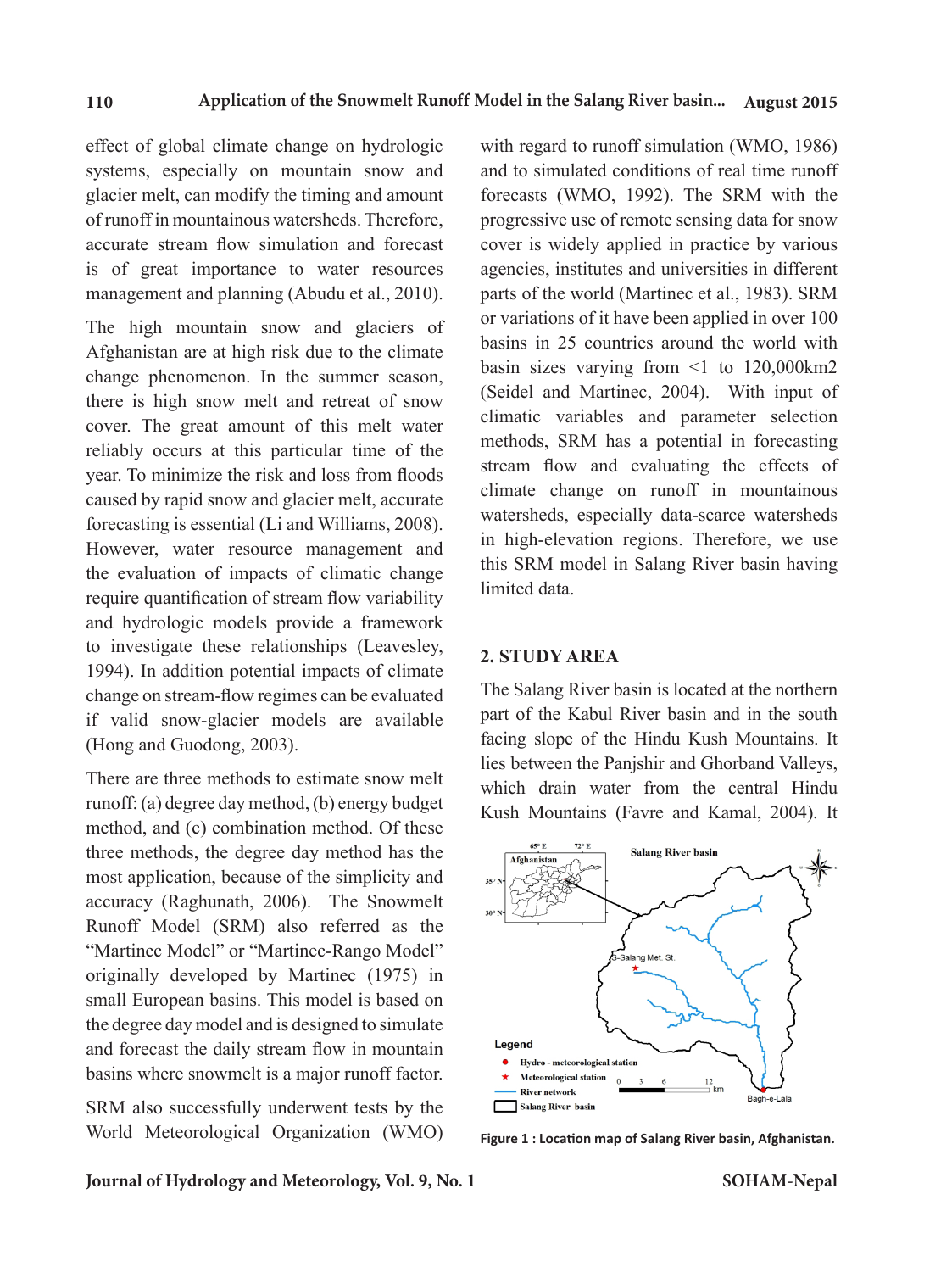covers a total area of 485.9km2 and is situated between latitude 35.7°N and 35.25°N and longitude 69.0°E and 69.45°E. The minimum and maximum elevation of the basin ranges from 1653ma.s.l. to 4770ma.s.l., respectively, with an average elevation of 2953ma.s.l. The basin has one hydro-meteorological station and one meteorological station, namely, Bagh–e– ala hydro-meteorological station (1653ma.s.l.) and South Salang meteorological station (3172ma.s.l.). Figure 1 shows the location of the major river systems in the basin and the hydrometeorological stations present in the basin.

The annual mean temperature recorded in Bagh–e–Lala hydro-meteorological station from January 2009 to May 2013 was 14.8°C with a maximum monthly mean temperature of 26.8°C in August 2009 and a minimum monthly mean temperature of -1.9°C in February 2012. Similarly, the annual total precipitation for the year 2009 was 587.4 mm. The annual mean discharge recorded in this station from January 2009 to December 2012 ranged from  $9m^3s^{-1}$ to  $12m^3s^{-1}$ , with a maximum monthly mean discharge of  $41m^3s^{-1}$  recorded in April 2012 and a minimum monthly mean discharge of  $1m<sup>3</sup> s<sup>-1</sup>$  in January 2012.

#### **3. DATA COLLECTION AND METHODS**

#### **3.1 Data Collection**

#### **3.1.1 Basin area and elevation distribution**

The Digital Elevation Model (DEM) downloaded from *http://gdex.cr.usgs.gov/ gdex*, with horizontal resolution of  $30 \times 30$ m obtained from the United States Geological Survey (USGS) is used in this study. ArcMap 9.3 is used to calculate the area and the areaelevation distribution of the basin. As the physical environment varies drastically with **Elevation zone Elevation range (m a.s.l.) Hypsometric mean elevation (m a.s.l.) Zonal area (km2)** 1 1653 - 1853 1748 3.5 2 1853 - 2053 1940 11.8 3 2053 - 2253 2150 26.8 4 2253 - 2453 2355 46.4 5 2453 - 2653 2540 57.2 6 2653 - 2853 2738 67.0 7 2853 - 3053 2955 63.1 8 3053 - 3253 3215 51.5 9 3253 - 3453 3370 45.2 10 3453 - 3653 3583 38.5 11 3653 - 3853 3783 29.7 12 3853 - 4053 3978 21.2 13 4053 - 4253 4178 15.8 14 4253 - 4453 4404 5.8 15 4453 - 4653 4620 1.9 16 4653 - 4770 4711 0.3

**Table 1 Elevation zone, elevation range, hypsometric mean elevation and zonal area for the 16 elevation zones of Salang River basin**

increasing altitudes, the basin's great elevation range is divided into several zones to better describe the physical environment (Tahir et al., 2011). Hence, the study area is divided into 16 elevation zones, each with a vertical difference of 200m (Table 1). The area-elevation curve (Figure 2) is used to determine the zonal



**Figure 2 : Area – elevation curve of Salang River basin**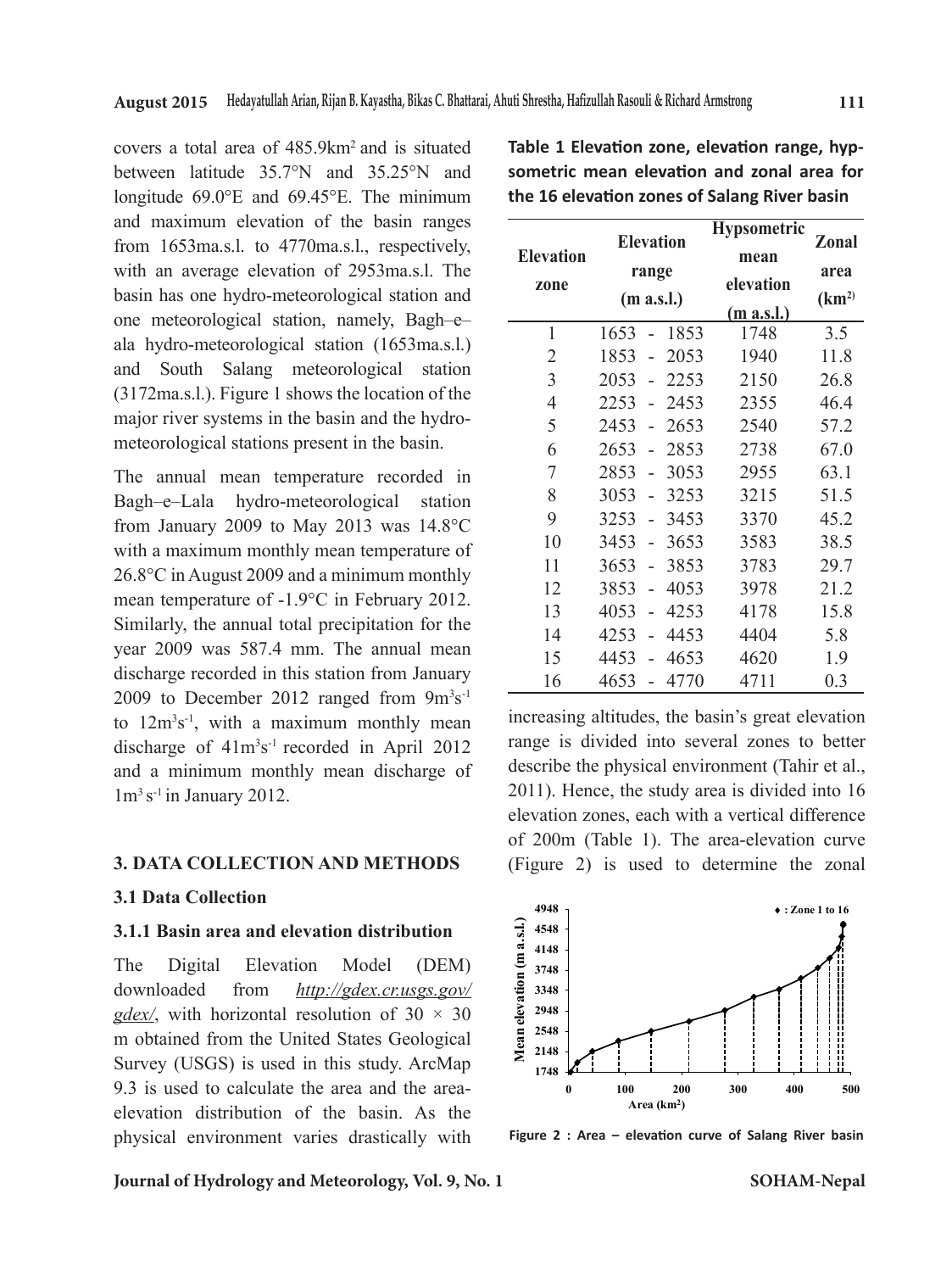mean hypsometric elevations. Temperature and precipitation of each elevation zone are extrapolated for the calculation of zonal degreedays and zonal precipitation.

# **3.1.2 Temperature**

In order to compute the daily snowmelt from the SRM, the number of degree-days must be determined from mean temperature data for each zone. In this study, the temperature obtained from Bagh–e–Lala hydro-meteorological station is used to estimate the mean temperature corresponding to the mean elevation of each zone using the temperature lapse rate. Due to the lack of historical data, the temperature lapse rate of Panjshir River basin situated nearby to the Salang River basin is used, which is calculated from the temperature data of two hydro-meteorological stations: Gul Bahar hydro-meteorological station (1605 m a.s.l.) and Du Ab hydro-meteorological station (2065 m a.s.l). The calculated average lapse rate of 0.91 ˚C per 100 m is used.

# **3.1.3 Precipitation**

Extrapolating precipitation is particularly difficult in mountainous watersheds because of the lack of weather stations in the watershed and local factors, such as topography, which strongly influence the spatial distribution. In this study, precipitation recorded at Bagh–e– Lala hydro-meteorological station and South Salang meteorological station are used to calculate the precipitation gradient, which is found to be 1.7% increase per 100 m elevation rise. The calculated precipitation gradient is then used to estimate the precipitation at each elevation zone.

Precipitation usually occurs in two forms, i.e. rain or snow, which can be determined by a critical temperature in this model. When temperature is higher than the critical temperature, the precipitation is determined to be rain; otherwise, the precipitation is determined to be snow. The distinction between rain and snow is important in the SRM because the rain contribution to runoff occurs at about the same time as when rain occurs, whereas snow contribution to runoff is usually delayed until conditions for melt occur.

# **3.1.4 Snow Cover**

Satellite-derived snow covered area is the best routinely available input for SRM, especially in remote and data-scarce mountain watersheds. Compared with other satellite platforms, the Moderate Resolution Imaging Spectroradiometer (MODIS) derived snow cover area is the most suitable for use in snowmelt models because of a higher spatial resolution (500 m) and location accuracy (Tekeli et al., 2005). In this study, MODIS/Terra Snow Cover 8 – Day L3 Global 500 m (MOD10A2) data set is downloaded from National Aeronautics and Space Administration's Earth Observing System Data and Information System. It is considered to be one of the best resources for remotely sensed information on the distribution of snow covered area over eight-day periods (Hall et al., 2002).

Although MODIS provides both daily and 8-day snow cover products, the  $8 - day$  maximum snow-cover extent product is used to minimize cloud cover effect. The data sets thus obtained are processed through a MODIS Re-projection Tool (MRT)(Dwyer and Schmidt, 2006) with the WGS 1984 UTM Zone 42N projection system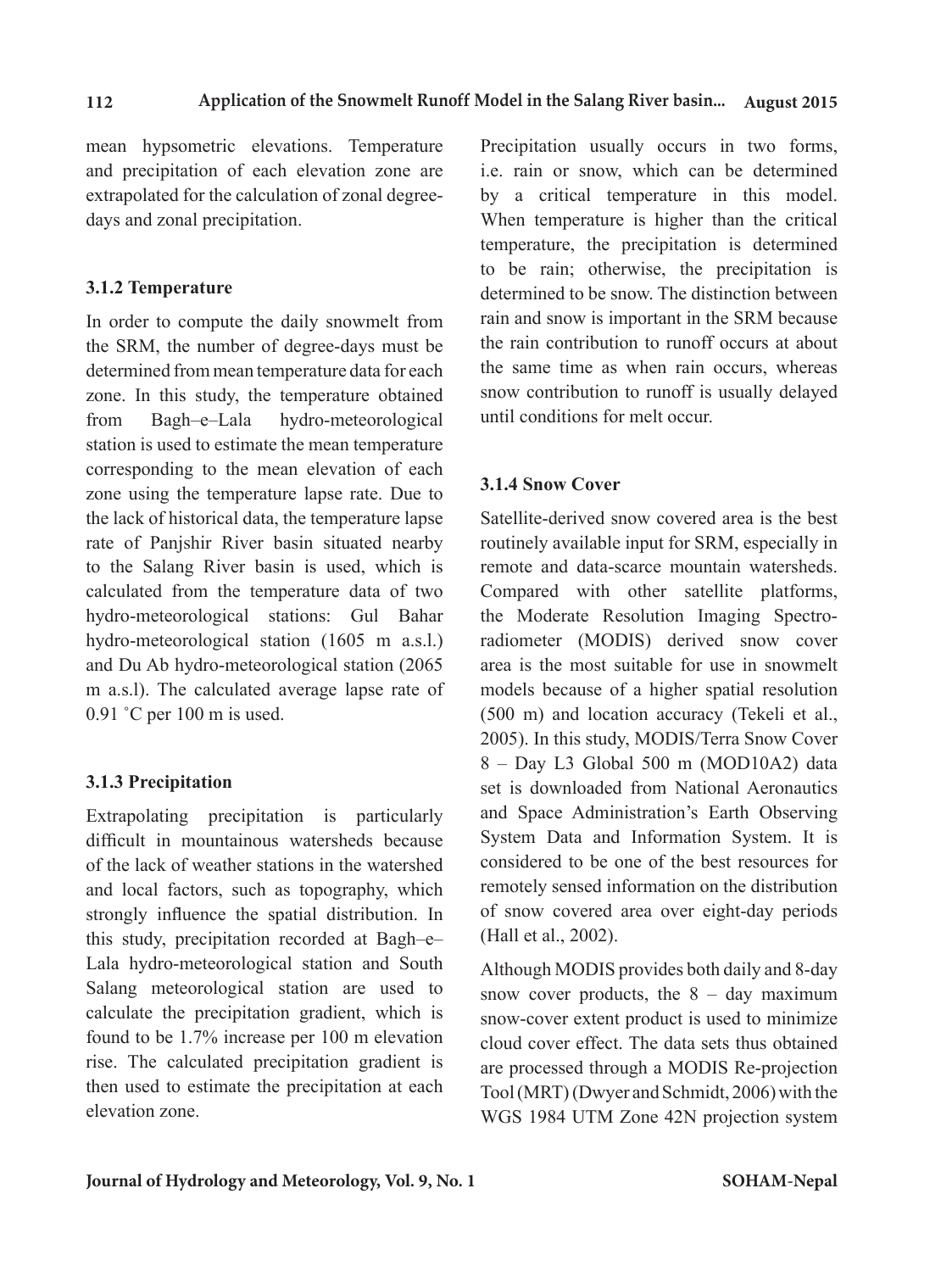

**Figure 3 : Snow covered area in 2009**

to get the 8 – day maximum snow covers for the Salang River basin, which are then interpolated to get daily snow cover data required to run the SRM. The snow covered area is calculated for the sixteen different altitudinal zones for snowmelt runoff modeling. We calculate the percentage of annual average snow covered area in 2009, 2010 and 2011 as 47%, 30% and 41%, respectively. The snow covered area for 2009 is shown in Figure 3.

#### **3.2 Methods**

#### **3.2.1 Snowmelt Runoff Model (SRM)**

The SRM is one of the very few models in the world today that require remote sensing derived



snow cover as model input. Owing to its simple data requirements and use of remote sensing to provide snow cover information, SRM is ideal for use in data sparse regions, particularly in remote and inaccessible high mountain watersheds (Hong and Guodong, 2003).

Daily temperature and precipitation data along with daily snow cover are the three basic input variables required for the operation of the model; and temperature lapse rate, runoff coefficient (for rain and snow), degree-day factor, recession coefficient, critical temperature, rainfallcontributing area, and lag time are the eight model parameters (Table 2).

In SRM, the runoff produced from snowmelt and rainfall is computed, superimposed on the calculated recession flow and transformed into

| <b>Parameters</b>      | <b>Description</b>                                 | Value                                                 |  |
|------------------------|----------------------------------------------------|-------------------------------------------------------|--|
|                        | Temperature lapse rate ( ${}^{\circ}$ C per 100 m) | 0.91 °C per 100 m                                     |  |
| $T_{\rm Crit}$         | Critical temperature $(^{\circ}C)$                 | 0 °C                                                  |  |
| $\mathbf{a}_{n}$       | Degree day factor (cm $^{\circ}C^{-1}day^{-1}$ )   | $0.9 \text{ cm}^{\circ}\text{C}^{-1} \text{day}^{-1}$ |  |
| Lag time               | Time lag (hour)                                    | 6 hour                                                |  |
| $\mathbf{C}\mathbf{s}$ | Runoff coefficient for snow                        | 0.34                                                  |  |
| $\mathbf{C}$ r         | Runoff coefficient for rain                        | 0.15                                                  |  |
| X                      | $x$ – coefficient                                  | 1.2                                                   |  |
| Y                      | $y$ – coefficient                                  | 0.1                                                   |  |
| <b>RCA</b>             | Rainfall contributing area (option)                |                                                       |  |

**Table 2**

**Journal of Hydrology and Meteorology, Vol. 9, No. 1**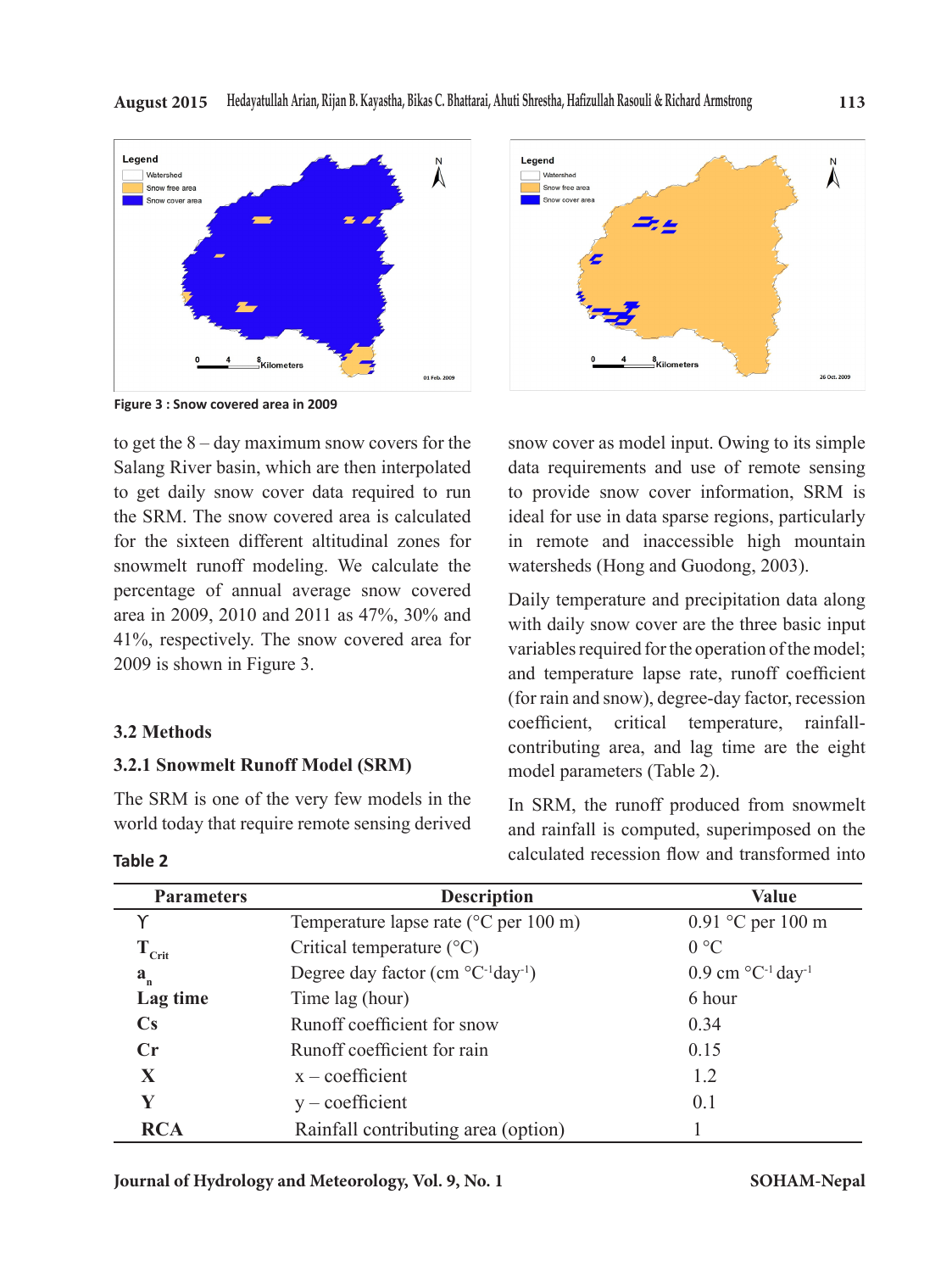daily discharge from the basin according to the equation (1) given by Martinec et al. (2008):

$$
Q_{n+1} = [C_{\text{Sn}}a_n(T_n + \Delta T_n)S_n + C_{\text{Rn}}P_n] + \frac{A.1000}{86400}(1 - K_{n+1}) + Q_n K_{n+1} \dots \dots \dots \dots \dots (1)
$$

where Q is average daily discharge ( $m<sup>3</sup> s<sup>-1</sup>$ ); C<sub>S</sub> and  $C_R$  are the runoff coefficients that expresses the losses to discharge (ratio of volume of snowmelt (rain) contributing to runoff to the total volume of snowmelt (rain)); *a* is degreeday factor (cm  ${}^{\circ}C^{-1}$  d<sup>-1</sup>); T is number of degree days ( $\degree$ C d);  $\Delta T$  is the adjustment by temperature lapse rate ( $\degree$ C d); S is ratio of the snow cover to the total area; P is the precipitation contributing to runoff (cm);  $T_{\text{CRIT}}$  is the critical temperature that determines whether this contribution is  $r_{\text{air}}$  rainfall and immediate runoff. If precipitation  $r_{\text{through}}$  the lower is determined by  $T_{\text{cnrt}}$  to be new snow, it is kept to calculate x and on storage over the hitherto snow free area until on storage over the interior show free area untilly values of Qn that melting conditions occur; A is area of the basin or zone  $(km^2)$ ; n is sequence of days during the discharge computation period;  $\frac{10000}{0.6400}$ 86400 the discharge computation period;  $\frac{10000}{86400}$  = conversion from runoff depth (cmkm2 d<sup>-1</sup>) to  $\frac{\ln \alpha_1}{\alpha_1}$  i.25 for  $\alpha$ discharge  $(m<sup>3</sup> s<sup>-1</sup>)$ . K is a recession coefficient indicating the decline of discharge in the period without snowmelt or rainfall,  $K = \frac{Q_{m+1}}{Q_{m+1}}$  $Q_m^{m+1}$  (m, m+1 are the sequence of days during a true recession flow period). The recession coefficient can be introduced is an important model parameter since (1-*k*) is the proportion of the daily melt-water of snow which can be fed contributing to the daily runoff. Recession Another parameter since (1-*k*) is the parameter since (1-*k*) is the proportion of the proportion of the proportion of the proportion of the proportion of the proportion of the coefficient can be obtained by the analysis of historical discharge data based on the following whether runoff from equation:  $\frac{1}{\sqrt{2}}$  is kept on storage over the snow free area units of  $\frac{1}{\sqrt{2}}$  in  $\frac{1}{\sqrt{2}}$  in  $\frac{1}{\sqrt{2}}$  in  $\frac{1}{\sqrt{2}}$  in  $\frac{1}{\sqrt{2}}$  in  $\frac{1}{\sqrt{2}}$  in  $\frac{1}{\sqrt{2}}$  in  $\frac{1}{\sqrt{2}}$  in  $\frac{1}{\sqrt{2}}$  in  $\frac{1}{\sqrt{2}}$  $\frac{Q}{\sqrt{Q}}$  is a interesting computation  $\frac{Q}{\sqrt{Q}}$  . Equation  $Q_m$  discharge (m3 second depth  $Q_m$ ) discharge (m3 second discharge (m3 second discharge (m3 second discharge (m3 second) obtained by the analysis of historical discharge data based on the following equation:

 $K_{n+1} = x \cdot Q_n^{-y} \dots \dots \dots \dots \dots \dots \dots \dots (2)$ 

where  $Q_n$  is discharge on day *n*; *x* and *y* are two constants. For RCA, which is constants. For the determination of *x* and *y*,



**Figure 4 : Recession flow plot Qnvs Q n+1 forSalang River basin**

the daily temperatures cycle and the resulting discharge cycle of 18 hours. Various lag times daily discharge on a given day,  $Q_n$ , is plotted against the value on the following day,  $Q_{n+1}$ . Figure 4 illustrates the plotting of  $Q_n$  and  $Q_{n+1}$ for the *K* value of the Salang River. For this basin, the lower envelop line, which passes through the lower discharge values, is used to calculate x and y. The lowest and highest values of Qn that lie along the lower envelop line are used for the determination of  $Q_1$  and  $Q_2$ . Based on the relation  $K = \frac{Q_{n+1}}{Q}$  $\frac{\zeta_{n+1}}{Q_n}$  it is derived that  $k_1 = 1.23$  for  $Q_1 = 72.3$  m<sup>3</sup> s<sup>-1</sup> and  $K_2 = 1.73$  for  $Q_2$ =12.2m<sup>3</sup>s<sup>-1</sup>. Using these values in equation (2), the x and y are calculated which is given in Table 2. Equation (1) is for a time lag between can be introduced by a sub-routine and for this basin; a lag time of 6 hrs is used for simulation which can be fed into the model

dentire basin as shown in Table 2. Another parameter called Rainfall Contribution Area (RCA) is used in this model to know whether runoff from rainfall is added to runoff due to snowmelt only from the snow free area (option 0) or from the entire basin or zonal area (option 1). In the present study option 1 is used for RCA, which means the runoff from rainfall is added to runoff due to snowmelt from the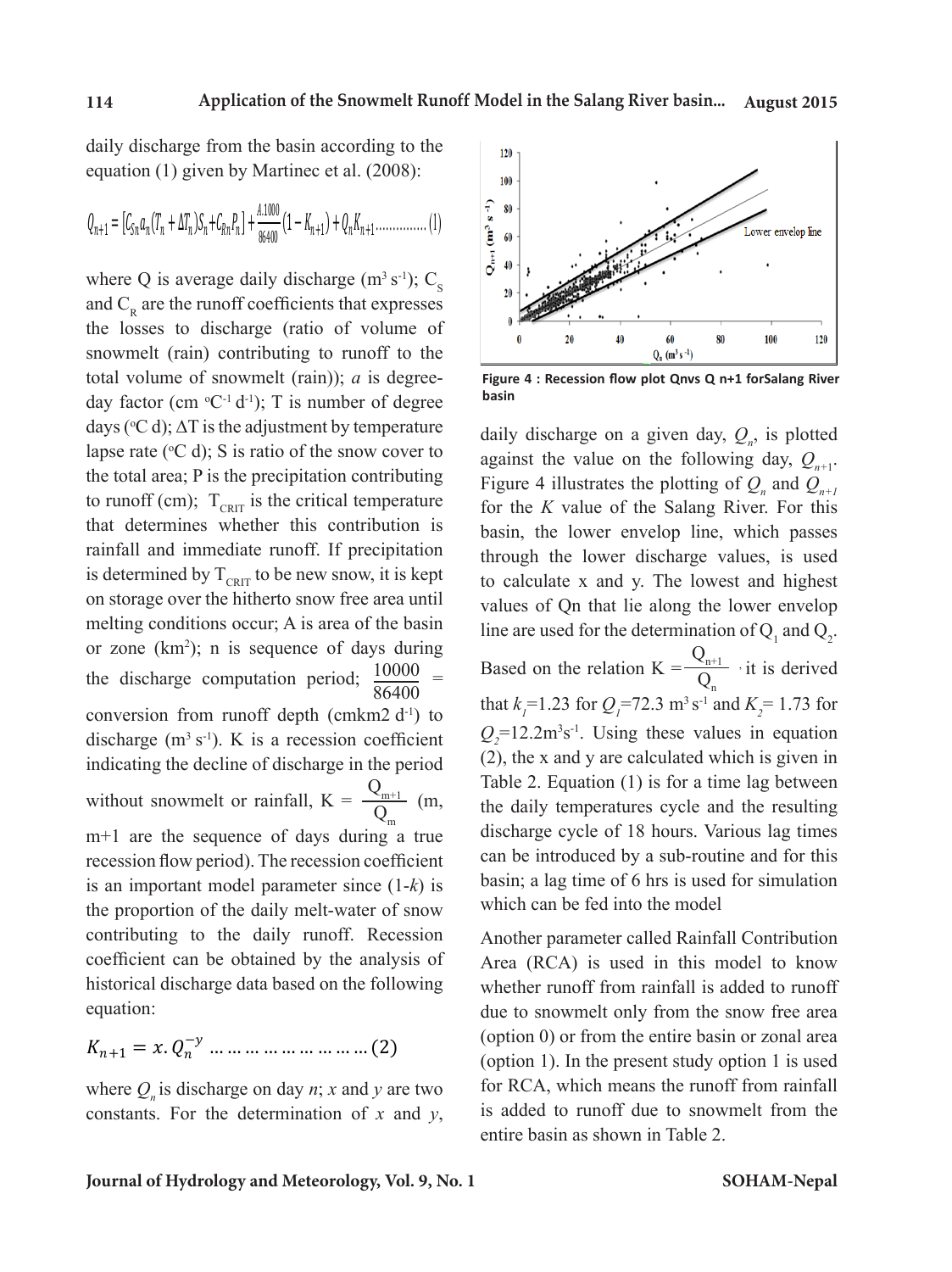#### **3.3 Evaluation of model performance**

The computed and measured hydrographs show at the first glance whether the simulation is  $\frac{1}{2}$  s<sub>a</sub> s<sub>0</sub> and  $\frac{1}{2}$  computed and measured hydrographs show at the simulation is  $\frac{1}{2}$  s<sub>a</sub> s<sub>0</sub> and  $\frac{1}{2}$  computed and  $\frac{1}{2}$  computed by  $\frac{1}{2}$  co successful or not. In addition, SRM uses two The computed and measured hydrographs show at the first glance whether the simulation is accuracy criteria to evaluate model performance,  $\frac{2}{\pi}$  30  $\frac{1}{2}$ namely, the coefficient of determination  $(R^2)$ ,  $\frac{1}{2}$  20  $\frac{1}{2}$ and the volume difference  $D_{v}$  (Martinec and  $D_{v}$  associated as: Rango, 1989). The  $\mathbb{R}^2$  is computed as: <sup>3.33</sup> State of the first algnee what  $\begin{bmatrix} \text{accuracy}} \\ \text{inter.} \\ \text{matrix} \\ \text{matrix} \\ \text{matrix} \\ \text{matrix} \end{bmatrix}$ and the volume difference D (Martinec and  $\begin{bmatrix} 1 & 2 \end{bmatrix}$  and  $\begin{bmatrix} 2 & 10 \end{bmatrix}$ 

$$
R^{2} = 1 - \frac{\sum_{i=1}^{n} (Q_{i} - Q_{i}')^{2}}{\sum_{i=1}^{n} (Q_{i} - \overline{Q})^{2}} \dots \dots \dots \dots \dots \dots \dots (3)
$$

where,  $Q_i$  is measured daily discharge (m<sup>3</sup>s<sup>-1</sup>),  $\overline{Q}$  is a simulated daily discharge (m<sup>3</sup>s<sup>-1</sup>),  $\overline{Q}$  is  $Q'$ <sup>*i*</sup> is simulated daily discharge (m<sup>3</sup> s<sup>-1</sup>),  $\overline{Q}$  is  $\epsilon_i$  as shown in Figure measured discharge of the given year  $\epsilon_i$  and  $\epsilon_i$  shown in Figure 2011 as shown in Figure 2011 as shown in Figure 2011 as shown in Figure 2011 as shown in Figure 3. difference  $(D_v)$  in percentage is computed as: average measured discharge of the given year or snowmelt season  $(m^3 s^{-1})$  and n is the number  $n^2 s^{-3}$ of daily discharge values. Similarly, the volume difference of daily discharge values. Similarly, the volume

$$
D_{v} = \frac{V_{R} - V_{R}^{'}}{V_{R}} \times 100 \dots \dots \dots \dots \dots \dots (4)
$$

where  $V_R$  is the measured runoff volume (m<sup>3</sup>) and  $V'_R$  is the simulated runoff volume.

#### **4.1 Model calibration and validation 4. RESULT AND DISCUSSION 4. RESULTS AND DISCUSSION**

# **4.1 Model calibration and validation 4.1 Model calibration and validation**

records and validated for 2010 and 2011. Water in the hydrographs. As there observed discharge hydrographs may<br>of the main parameters for SRM in the Salang<br>the the sudden hydrologie synta such River basin are listed in Table 1. The measured and computed discharge hydrographs for the discharges for 2009 are 11.57 m<sup>3</sup> s<sup>-1</sup> and  $\frac{2}{3}$   $\frac{1}{2}$   $\frac{1}{2}$   $\frac{1}{2}$   $\frac{1}{2}$   $\frac{1}{2}$  $20.73 \text{ m/s}$ , respectively the the results the  $0 + \frac{1}{2}$  $7.18%$ , respectively. In this study, the model has been calibrated our study are autoured to in for 2009 due to its good hydro-meteorological water in the hydrographs. A by using a trial-and-error method. The values because the measured discharge hydrographs of the main parameters for SKIVI in the Salang to the sudden hydrologic events such as flash and computed discharge hydrographs for the calibration year 2009 are shown in Figure 5.  $10.73 \text{m}^3\text{s}^{-1}$ , respectively and the results are  $\frac{201}{\text{s}}$ good with an  $R^2$  value and  $D_v$  of 0.87 and  $I_v$  and  $I_v$  are  $I_v$  and  $I_v$  are  $I_v$  and  $I_v$  and  $I_v$  and  $I_v$  and  $I_v$  and  $I_v$  and  $I_v$  and  $I_v$  and  $I_v$  and  $I_v$  and  $I_v$  and  $I_v$  and  $I_v$  and  $I_v$  and  $I_v$  and  $I_v$ Parameter adjustment is carried out manually The observed and calculated annual average



**Figure 5 : Observed and computed discharges of Salang River basin (2009)**

 $\lim_{(m^2 s^{-1})}$ , period, the model is validated for 2010 and igure 6. The obse or snowmelt season (m<sup>3</sup> s<sup>-1</sup>) and n is the number<br>of daily discharge values. Similarly, the volume are 11.55 m<sup>3</sup> s<sup>-1</sup>and 10.07 m<sup>3</sup> s<sup>-1</sup>, respectively and resulting  $R^2$  and  $D_v$  values are 0.69 and -6.9%, ), is 2011 as shown in Figure 6. The observed and calculated annual average discharges for 2010  $respectively.$ After getting good results from the calibration the resulting  $R^2$  and  $D_v$  values are 0.43 and 12.8%, respectively. Similarly, for 2011 the observed and calculated annual average discharges are 9.05  $\mathrm{m}^3$  s<sup>-1</sup> and 9.6  $\mathrm{m}^3$  s<sup>-1</sup>, respectively and the

 $\frac{1}{2}$  for this study, the model calibration and vandation  $\frac{1}{2}$  our study are attributed to the underestimates for 2000 due to its good hydro mateoral oriental of those peak flows and contribution of ground Parameter agustment is carried out manually season in this basin, the peaks obtained in the  $\frac{1}{2010}$  and vandated for  $\frac{2010}{2011}$  little or no precipitation during the summer In our study, the model did not simulate the peak stream flows well in summer months. The relatively low  $\mathbb{R}^2$  values and the high volume differences in the validation years obtained in water in the hydrographs. As there is very observed discharge hydrographs may be due



**Figure 6 : Observed and computed discharges of Salang <br>
<b>Figure 6 : Observed and computed discharges of Salang River basin (2010 - 2011) River basin (2010 - 2011)**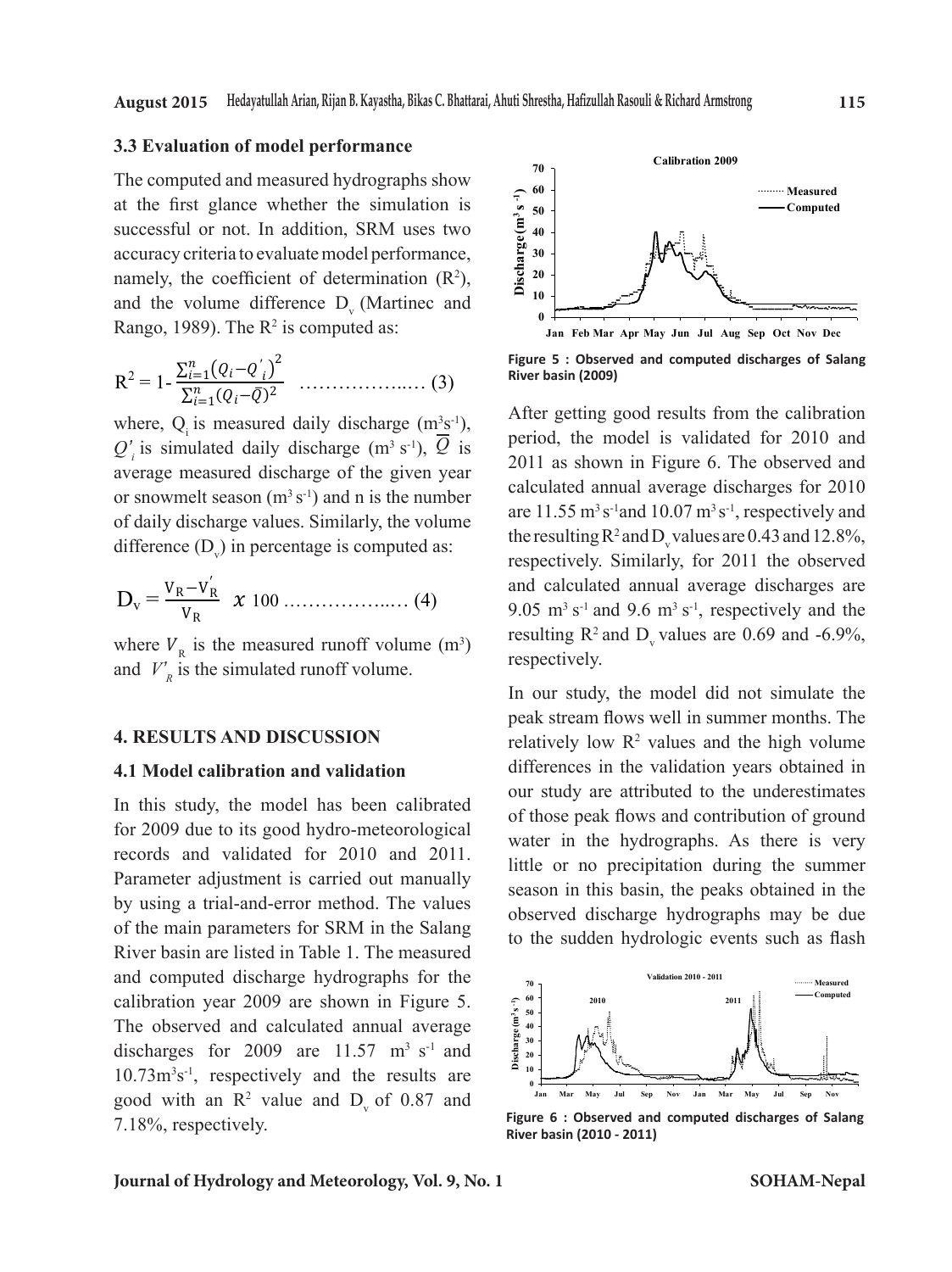floods that could not be simulated by the model. Hence, considering the limited measurements available, the performance of the SRM is found to be satisfactory.

# **4.2 Impact of change in temperature and precipitation on river discharge**

It is very important to study the changing pattern of river flow in the changed temperature and precipitation scenario, not only for future planning of new water resources projects but to maintain and operate the existing water schemes. The snow-fed sources of water are extremely sensitive to the changing precipitation and temperature parameters over the time. Hence, after good calibration of the model, it is also used to study the change in stream flow due to change in temperature and precipitation (Figure 7). Four climate scenarios are considered for discharge simulation, namely i) increase in  $1^{\circ}$ C temperature and  $10\%$  precipitation, ii) increase in  $2^{\circ}$ C temperature and  $20\%$ precipitation, iii) decrease in  $1^{\circ}$ C temperature and 10% precipitation, and iv) decrease in  $2^{\circ}C$ temperature and 20% precipitation. However, the snow cover area for this analysis is kept constant in all these scenarios due to difficulty in predicting future snow cover data.



**Figure 7 : Change in calculated discharge by changing temperature and precipitation (2009) Jan Feb Mar Apr May Jun Jul Aug Sep Oct Nov Dec**

From the result shown in Figure 6, among these four scenarios, the increase in discharge is highest when the temperature and precipitation is increased by 2°C and 20%, respectively, whereas the decrease in discharge is more when the temperature and precipitation is decreased by 2°C and 20%, respectively. With the increase of 1°C temperature and 10% precipitation, the annual discharge is increased by 14.8%, whereas with increase of  $2^0C$  temperature and  $20\%$ precipitation, annual discharge is increased by 44.1%. Similarly, the results for other climate scenarios are shown in Table 3 and Figure 8.



**mate scenarios with the test run (2009)**

From the analysis, we found that the stream flow in winter season is likely to increase more with the increased temperature and precipitation, whereas the stream flow in summer season is likely to decrease more with the decreased temperature and precipitation. However, the increase of temperature will melt snow earlier only if precipitation remains the same.

| . .<br>×<br>۰. | v<br>×<br>٧<br>× |
|----------------|------------------|
|----------------|------------------|

|               | $-1$ °C, |         | $-2$ °C, $+1$ °C, $+2$ °C, |      |
|---------------|----------|---------|----------------------------|------|
|               | $-10\%$  | $-20\%$ | $+10\% +20\%$              |      |
|               | Ppt.     | Ppt.    | Ppt.                       | Ppt. |
| Winter        | $-5.8$   | $-10.9$ | 21.8                       | 48.5 |
| <b>Summer</b> | $-16.2$  | $-26.0$ | 13.5                       | 43.3 |
| Annual        | $-14.6$  | $-236$  | 14.8                       | 44 1 |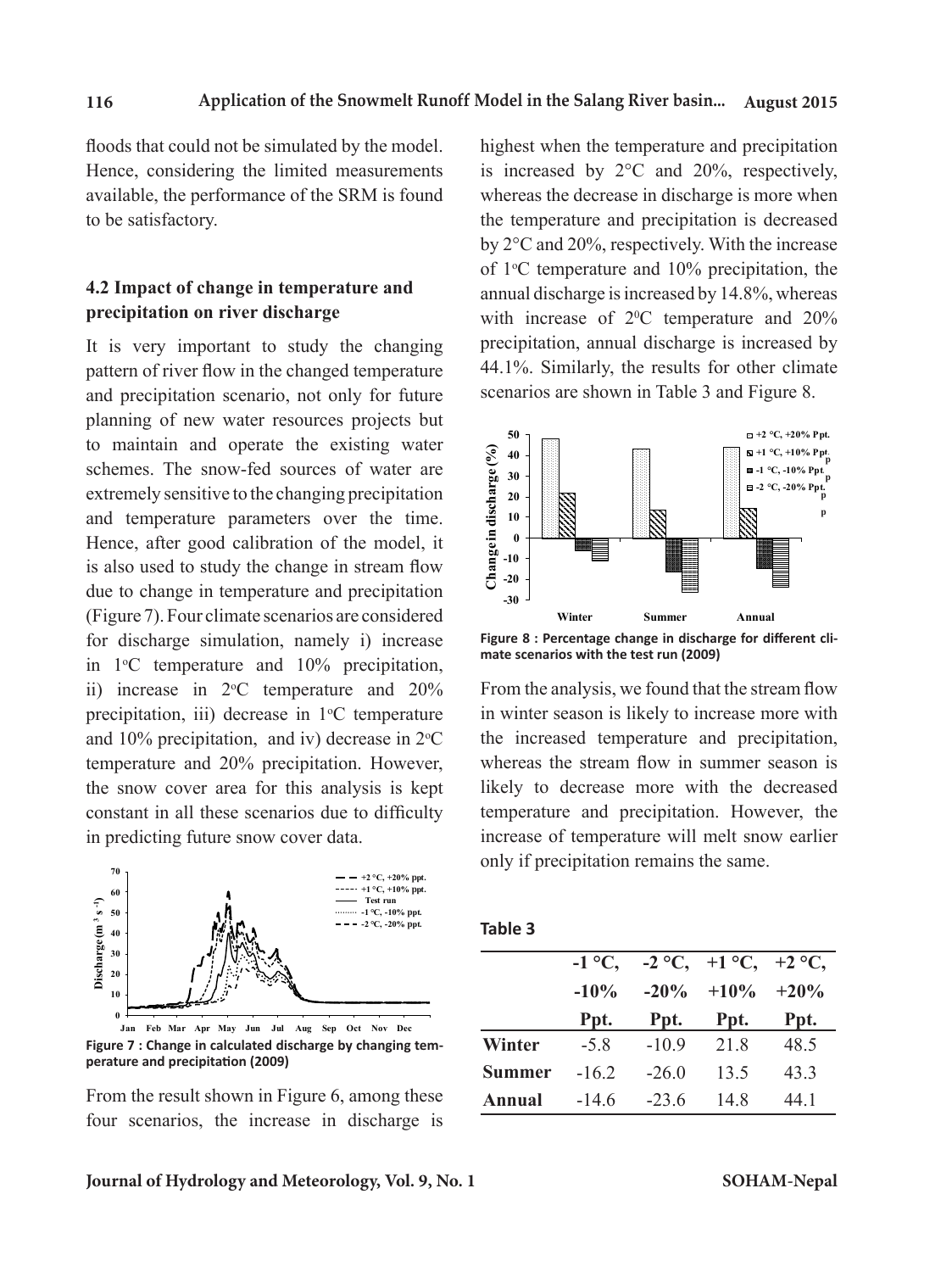# **5. CONCLUSION**

In this study, the SRM is used to estimate discharge from the Salang River basin, Afghanistan. The model is calibrated for 2009 and validated in 2010 and 2011. The observed and calculated annual average discharges for the calibration year are  $11.57 \text{ m}^3 \text{ s}^{-1}$  and  $10.73 \text{m}^3 \text{s}^{-1}$ , respectively with R<sup>2</sup> and D<sub>v</sub> values of 0.87 and 7.18%, respectively. The observed and calculated annual average discharges for the validation year 2010 are  $11.55 \text{ m}^3 \text{ s}^{-1}$  and 10.07  $\text{m}^3$  s<sup>-1</sup>, respectively and the resulting R<sup>2</sup> and  $D<sub>v</sub>$  values are 0.43 and 12.8%, respectively. Similarly, for 2011, the observed and calculated annual average discharges are  $9.05m<sup>3</sup>$  s<sup>-1</sup> and  $9.6m<sup>3</sup>s<sup>-1</sup>$ , respectively and the resulting  $R<sup>2</sup>$  value and  $D_v$  are 0.69 and -6.9%. The model shows good results in the calibration year, however, it could not simulate the peak stream flows well in the validation years, thus the  $\mathbb{R}^2$  values in these years are relatively lower. The model also estimates discharge of the basin by changing temperature and precipitation. When the temperature is increased by  $1^{\circ}$ C and precipitation by 10%, the annual discharge will increase by 14.8%. Similarly, when the temperature is increased by 2  $\mathrm{^0C}$  and precipitation by 20%, the increase in annual discharge is by 44.1%. The results obtained suggest that the SRM can be used to estimate the river discharge of snow fed mountainous river basins of Afghanistan.

# **ACKNOWLEDGEMENTS**

We would like to acknowledge the Contribution to High Asia Runoff from Ice and Snow (CHARIS) project of the University of Colorado at Boulder, USA funded by the USAID for financial support to carry out this research. We thank the reviewer Mary Jo Brodzik, The University of Colorado (CU), Boulder, USA for her constructive comments and suggestions. We also thank to Alana Wilson, CU, Boulder, USA for her kind help to improve the manuscript in the initial phase. We would like to thank the Geosciences Faculty, Department of Hydro-Meteorology, Kabul University, the Ministry of Water and Power, Government of Afghanistan, the Ministry of Mines, Government of Afghanistan, the Geodesy and Cartography Office, Government of Afghanistan for providing necessary data. We would also like to thank all members of the Himalayan Cryosphere, Climate and Disaster Research Center (HiCCDRC), Kathmandu University for their valuable supports.

# **REFERENCES**

- Abudu, S., Cui, C., King, J. P., Abudukadeer, K., 2010. Comparison of performance of statistical models in forecasting monthly streamflow of Kizil River, China. *Water Science and Engineering,*  3 (3), 269-281.
- Dwyer, M. J., & Schmidt, G. (2006). The MODIS reprojection tool. In Earth science satellite remote sensing (pp. 162-177). Springer Berlin Heidelberg.
- Favre, R., Kamal, G. M., 2004. Watershed ATLAS of Afghanistan, 1<sup>st</sup> edition – working document for planners, Afghanistan Information Management Services, Kabul, Afghanistan.
- Hall, D. K., Riggs, G. A., Salomonson, V. V., Giromamo, N. D., Bayr, K. J., 2002. MODIS Snow-Cover Products. *Remote Sensing of Environment,* 83, 181–94